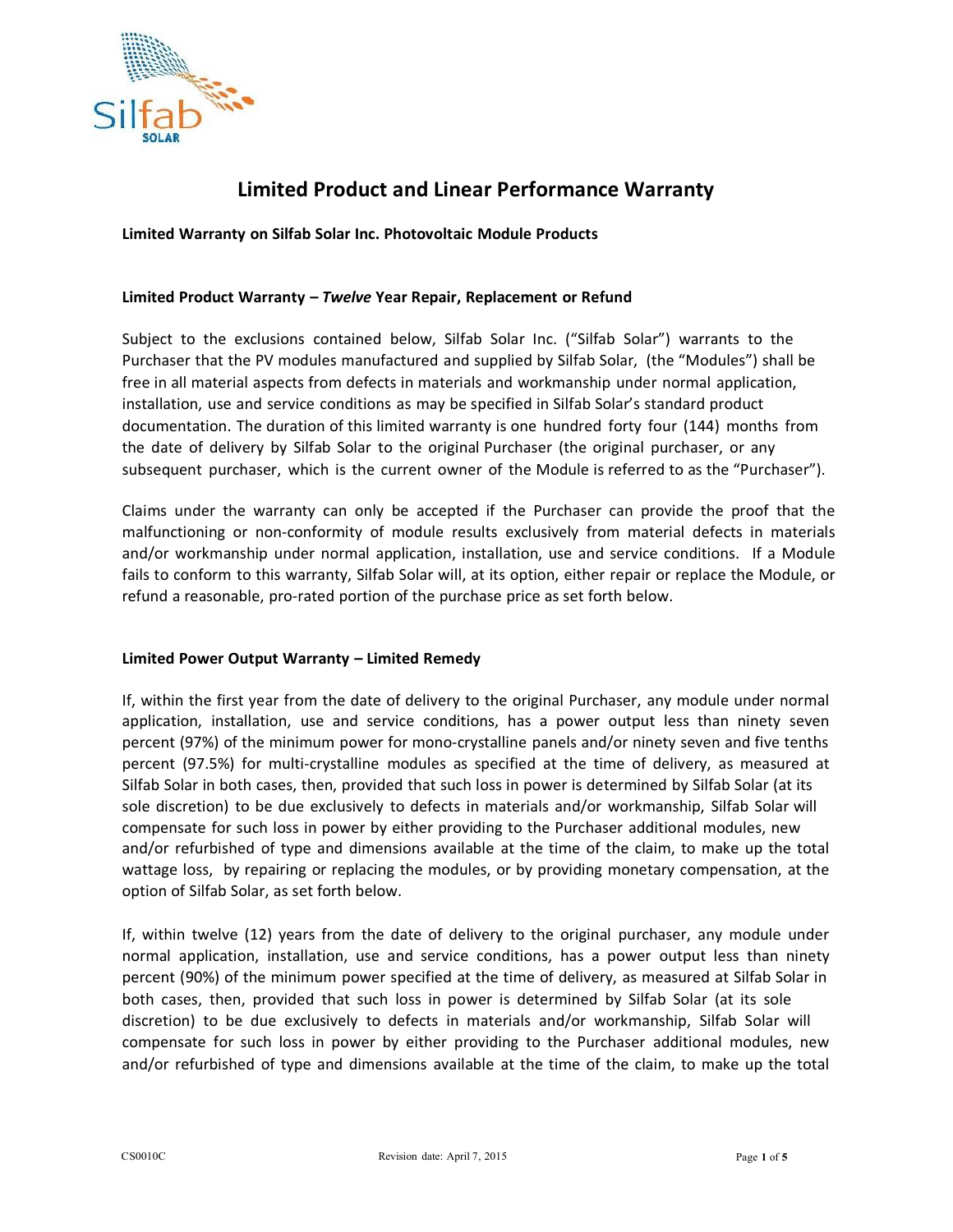

wattage loss, by repairing or replacing the module, or by providing monetary compensation, at the option of Silfab Solar , as set forth below.

If, within twenty-five (25) years from the date of delivery to the original purchaser, any module under normal application, installation, use and service conditions, has a power output less than eighty two (82%) of the minimum power specified at the time of delivery, as measured at Silfab Solar in both cases, then, provided that such loss in power is determined by Silfab Solar (at its sole discretion) to be due exclusively to defects in materials and/or workmanship, Silfab Solar will compensate for such loss in power by either providing to the Purchaser additional modules, new and/or refurbished of type and dimensions available at the time of the claim, to make up the total wattage loss, by repairing or replacing the modules, or by providing monetary compensation, at the option of Silfab Solar, as set forth below.

If, within two (2) to twenty-five (25) years from the date of delivery to the original purchaser, any module under normal application, installation, use and service conditions, has a power output degradation more than seven-tenths of one percent (0.7%) from the previous year's guaranteed power output, then, provided that such loss in power is determined by Silfab Solar (at its sole discretion) to be due exclusively to defects in materials and/or workmanship, Silfab Solar will compensate for such loss in power by either providing to the Purchaser additional modules, new and/or refurbished of type and dimensions available at the time of the claim, to make up the total wattage loss, by repairing or replacing the modules, or by providing monetary compensation, at the option of Silfab Solar, as set forth below.

The monetary compensation for the power shortfall, if elected by Silfab Solar Inc., will be equal to the original purchase price less the depreciation of the PV module (the "undepreciated value") such depreciation will be calculated equal to 9%/annum, if the refund is provided within the first 12 years, and equal to 4%/annum, if the refund is provided between the  $13<sup>th</sup>$  and the  $25<sup>th</sup>$  year.

Any power loss caused by components not supplied by Silfab Solar Inc. is not covered.

# **Exceptions**

The limited warranties set forth herein do not apply to any module which, in Silfab Solar's sole judgment, has been subjected to use in marine applications (defined as within 500 meters from the sea) or in tropical or equatorial environment, or to misuse, neglect or accident, or which has been damaged through abuse, alteration, improper installation, application or removal, unauthorized service, maintenance or modification, or negligence in packaging, use, storage, transportation or handling (when the action is not performed by Silfab Solar Inc.), or has been repaired, or in any way tampered with, or resulting from any power failure surges, lightning, flood, fire, accidental breakage, vandalism, acts of war, natural disaster, exposure to fumes, pollution or chemical agents that could reduce the functioning or power output, or other events outside Silfab Solar's control or outside the normal operating conditions of the solar PV panels. The non-observance of the Silfab Solar Inc. installation manual will also void the warranty. The limited warranties do not cover any transportation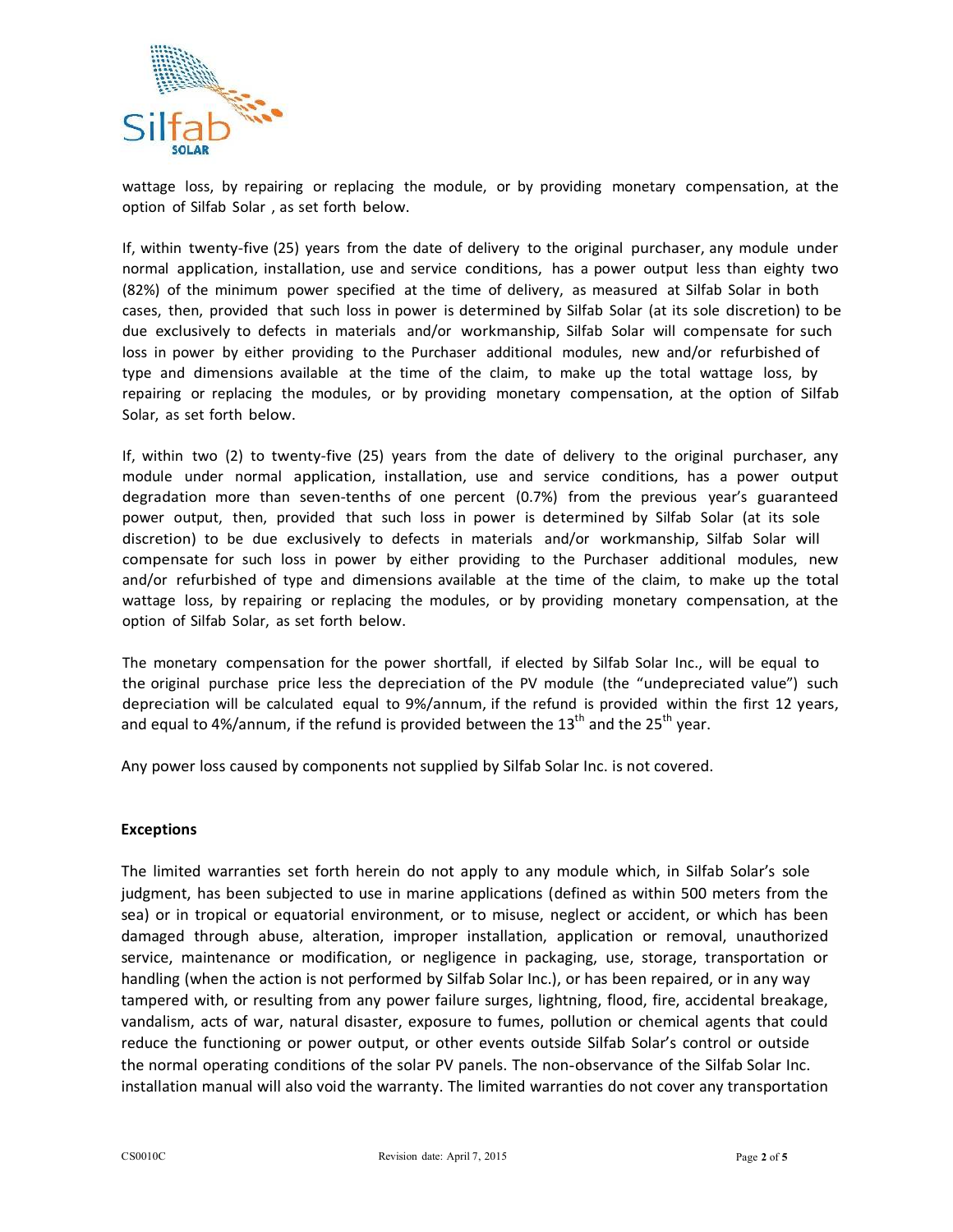

costs for return of modules, or for reshipment of any repaired or replaced module, or cost associated with installation, removal or reinstallation of modules. In addition, the limited warranties do not apply to any cosmetic change in appearance stemming from the normal wear and tear over time of product materials, scratches or any other defect not affecting the power output. Warranty claims will not apply if the type or serial number of the applicable product has been altered, removed or made illegible. In further addition Silfab Solar shall not be responsible for any loss profits or lost revenues associated with performance or non-performance of defective Product.

# **Claim Verification and Remediation Process**

If the Purchaser believes that it has a justified claim covered by the limited warranties set forth above, then the Purchaser agrees to comply with the Silfab Solar return material authorization ("RMA") process.

The Purchaser must submit such claim in writing to Silfab Solar within the applicable warranty period specified above to the following address, or such future address as Silfab Solar may provide from time to time: **Customer Service Department, Silfab Solar Inc., 240 Courtney Park Drive East L5T 2Y3 Mississauga-Ontario-Canada**.

Such notice should enclose evidence of the purchase and date of delivery of the applicable product and the basis for the Purchaser's claim.

Upon receipt of such written claim, Silfab Solar may, in its sole discretion, seek further verification of the Purchaser's claim of a breach of one of the foregoing limited warranties. Without limiting the foregoing, the Purchaser will return defective products or allegedly-defective products to Silfab Solar at the Purchaser's expense and in accordance with written RMA authorization if any. The return of any product will not be accepted by Silfab Solar unless prior written authorization has been given by Silfab Solar and Purchaser has complied with the packaging and shipping instructions provided by Silfab Solar.

If Silfab Solar verifies, in its reasonable judgment, that a product does not comply with the limited warranties set forth above, then Silfab Solar, at its sole discretion, will either repair the affected product and return it to the Purchaser at the Purchaser's expense, or provide a new and/or refurbished replacement product shipped to the Purchaser at the Purchaser's expense, or refund a reasonable pro-rata portion of the amount paid by the Purchaser for the affected product, taking into account the period of reduced power output or functionality for the affected product and as calculated above. Any repair or replacement of an affected product shall not increase the applicable warranty period.

In case of replacement of the Module, such Module will become property of Silfab Solar Inc.

If the Module(s) for which the warranty claim is made is proven non-defective, the Purchaser will refund to Silfab Solar the incurred and demonstrable testing expenses.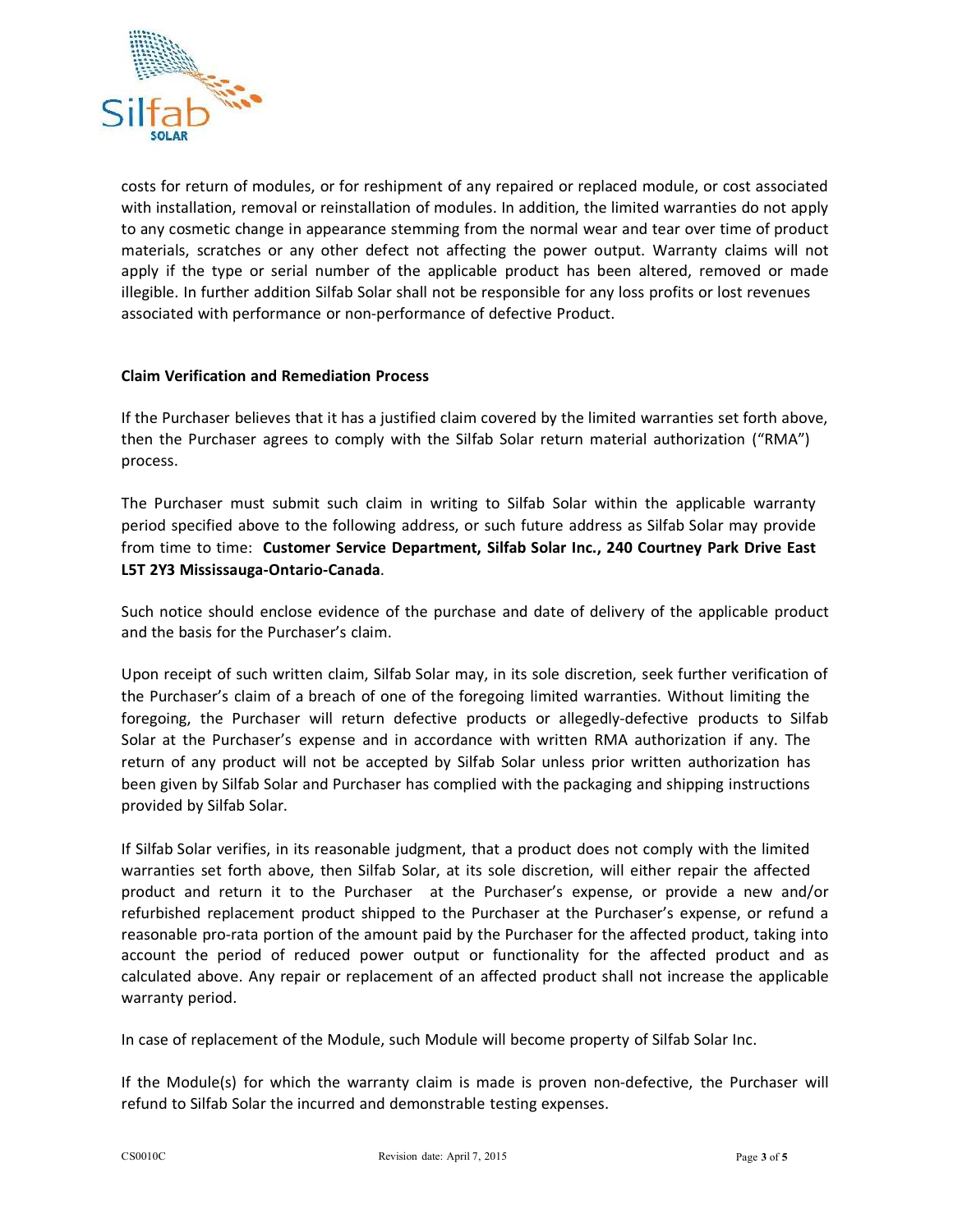

The foregoing remedies state Silfab Solar's sole and exclusive obligation and the Purchaser's sole and exclusive remedy for a breach of the foregoing limited warranty.

# **Not Independent Warranties**

The Purchaser has the right to pursue claims under each of the warranties set forth above; provided, however, that if claims arise under multiple limited warranties from a single incident, then if Silfab Solar remedies such incident as set forth above, Silfab Solar shall be deemed to have resolved all applicable warranty claims arising from such incident.

#### **Disclaimers**

THE LIMITED WARRANTIES SET FORTH HEREIN ARE IN LIEU OF AND EXCLUDE ALL OTHER EXPRESS OR IMPLIED WARRANTIES, INCLUDING BUT NOT LIMITED TO WARRANTIES OF MERCHANTABILITY AND FITNESS FOR A PARTICULAR PURPOSE OR APPLICATION, AND ALL OTHER OBLIGATIONS ON THE PART OF SILFAB SOLAR, UNLESS SUCH OTHER WARRANTIES AND OBLIGATIONS ARE AGREED TO IN WRITING BY SILFAB SOLAR.

# **Limitation of Liability**

TO THE MAXIMUM EXTENT PERMITTED BY APPLICABLE LAW, SILFAB SOLAR HEREBY DISCLAIMS, AND SHALL HAVE NO RESPONSIBILITY OR LIABILITY WHATSOEVER FOR, DAMAGE OR INJURY TO PERSONS OR PROPERTY OR FOR OTHER LOSS OR INJURY RESULTING FROM ANY CAUSE WHATSOEVER ARISING OUT OF OR RELATED TO ANY OF ITS PRODUCTS OR THEIR USE. TO THE MAXIMUM EXTENT PERMITTED BY APPLICABLE LAW, UNDER NO CIRCUMSTANCES SHALL SILFAB SOLAR BE LIABLE TO THE PURCHASER, OR TO ANY THIRD PARTY CLAIMING THROUGH OR UNDER THE PURCHASER, FOR ANY LOST PROFITS, LOSS OF USE, OR EQUIPMENT DOWNTIME, OR FOR ANY INCIDENTAL, CONSEQUENTIAL OR SPECIAL DAMAGES OF ANY KIND, HOWSOEVER ARISING, RELATED TO THE PRODUCTS, EVEN IF SILFAB SOLAR HAS BEEN ADVISED OF THE POSSIBILITY OF SUCH DAMAGES.

TO THE MAXIMUM EXTENT PERMITTED BY APPLICABLE LAW, SILFAB SOLAR'S AGGREGATE LIABILITY, IF ANY, IN DAMAGES OR OTHERWISE, SHALL NOT EXCEED THE PURCHASE PRICE PAID TO SILFAB SOLAR BY THE PURCHASER FOR THE PRODUCT FURNISHED THAT GAVE RISE TO THE WARRANTY CLAIM.

THE PURCHASER ACKNOWLEDGES THAT THE FOREGOING LIMITATIONS ON LIABILITY ARE AN ESSENTIAL ELEMENT OF THE AGREEMENT BETWEEN THE PARTIES AND THAT IN THE ABSENCE OF SUCH LIMITATIONS THE PURCHASE PRICE OF THE PRODUCTS WOULD BE SUBSTANTIALLY DIFFERENT.